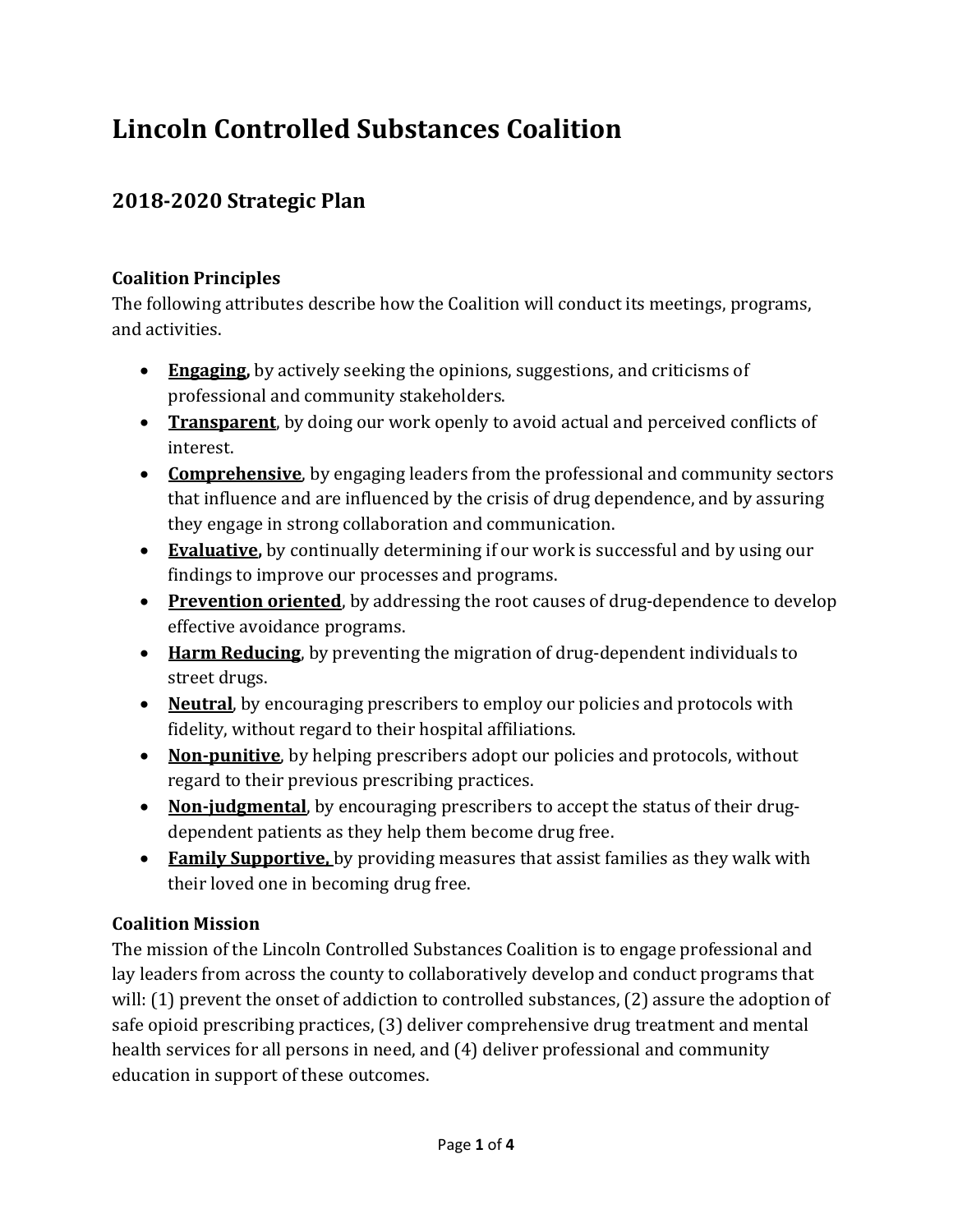### Coalition Functions

The Lincoln Controlled Substances Coalition will:

- Promote collaboration among its member organizations;
- Receive and discuss reports from Coalition committees to assure we are providing comprehensive consideration to problems, analyses, and recommended actions;
- Avoid unintended consequences by testing activities, analyzing and deliberating the results, securing additional insights, and developing successful programs;
- Raise community expectations for the Coalition and continually engage new stakeholders to achieve our mission; and,
- Hold Coalition members and organizations accountable for full engagement and follow-up.

### Coalition Membership

Organizations and individuals committed to preventing and solving the problems caused by opioid use disorder in Lincoln County are invited to join the Coalition.

## Coalition Priorities: March 1, 2018 to June 30, 2018

- 1. Raise community awareness of opioid problems in Lincoln County
- 2. Raise community awareness of new policies/protocols that restrict opioid prescribing
- 3. Prepare prescribers to meet CDC- and State- required opioid policies and procedures
- 4. Prepare prescribers to manage patient resistance to new opioid policies/procedures
- 5. Document activities in Lincoln County for preventing and treating opioid use disorder
- 6. Develop a comprehensive data collection system to measure the impact of Coalition activities

# Coalition Priorities: July 1, 2018 to June 30, 2019

- 1. Identify and plan activities to expand treatment and linkage needs
- 2. Reduce diversion of prescribed opioids to unintended users.
- 3. Reduce stigma about chronic opioid addiction
- 4. Reduce community demand for opioids
- 5. Community trained and prepared to prevent opioid overdoses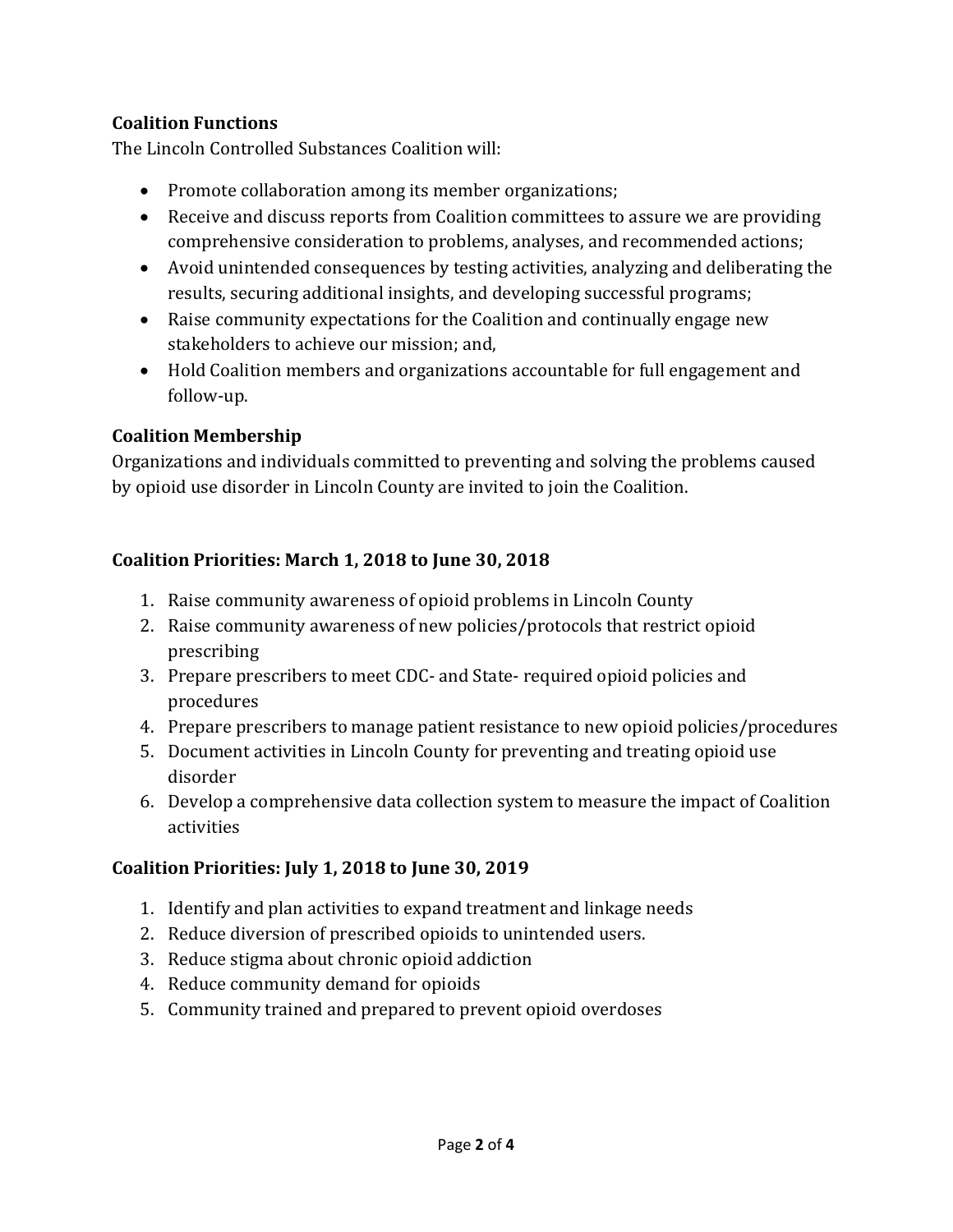## Coalition Priorities: July 1, 2019 to June 30, 2020

- 1. Continue community education and awareness of opioid problems in Lincoln County
- 2. Develop a system of natural supports to assist in the long term sobriety of recovering substance users



# Lincoln County Controlled Substance Coalition Committee Structure

#### A. Strategic Planning Committee

 This Committee will evaluate the needs created by Opioid dependency, develop a financial plan to address the need, and lobby legislative and elected officials, governmental entities, private funder for support of this effort.

#### B. Steering Committee

 This committee will be comprised of individuals with a history of Opioid Addiction their families as well as Community members to assist the Coalition in identifying gaps in services which hampers successful recovery and functioning